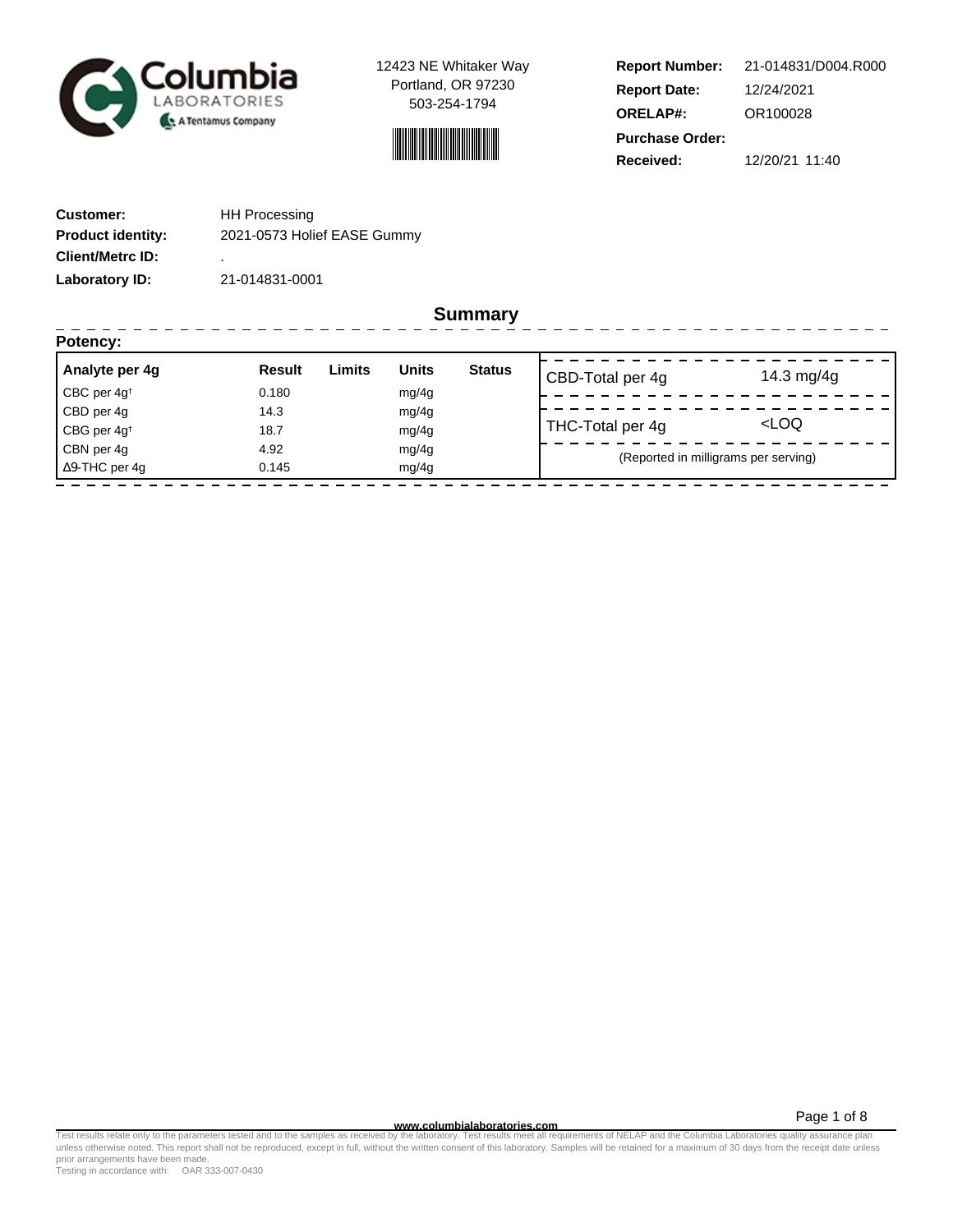

**Customer:** HH Processing

12423 NE Whitaker Way Portland, OR 97230 503-254-1794



| <b>Report Number:</b>  | 21-014831/D004.R000 |  |
|------------------------|---------------------|--|
| <b>Report Date:</b>    | 12/24/2021          |  |
| <b>ORELAP#:</b>        | OR100028            |  |
| <b>Purchase Order:</b> |                     |  |
| Received:              | 12/20/21 11:40      |  |

Page 2 of 8

| <b>Product identity:</b>    | 2021-0573 Holief EASE Gummy |
|-----------------------------|-----------------------------|
| <b>Client/Metrc ID:</b>     |                             |
| <b>Sample Date:</b>         |                             |
| Laboratory ID:              | 21-014831-0001              |
| <b>Evidence of Cooling:</b> | No                          |
| Temp:                       | 18.6 °C                     |
| <b>Relinquished by:</b>     | USPS                        |
| Serving Size #1:            | 4 g                         |

## **Sample Results**

| Potency per 4g                      |               | Method J AOAC 2015 V98-6 (mod) Units mg/se Batch: 2111430 | Analyze: 12/23/21 2:19:00 PM |              |
|-------------------------------------|---------------|-----------------------------------------------------------|------------------------------|--------------|
| Analyte                             | <b>Result</b> | Limits<br><b>Units</b>                                    | <b>LOQ</b>                   | <b>Notes</b> |
| CBC per 4g <sup>t</sup>             | 0.180         | mg/4g                                                     | 0.129                        |              |
| CBC-A per 4g <sup>t</sup>           | $<$ LOQ       | mg/4g                                                     | 0.129                        |              |
| CBC-Total per 4g <sup>+</sup>       | $<$ LOQ       | mg/4g                                                     | 0.243                        |              |
| CBD per 4g                          | 14.3          | mg/4g                                                     | 0.129                        |              |
| CBD-A per 4g                        | $<$ LOQ       | mg/4g                                                     | 0.129                        |              |
| CBD-Total per 4g                    | 14.3          | mg/4g                                                     | 0.243                        |              |
| CBDV per 4g <sup>t</sup>            | $<$ LOQ       | mg/4g                                                     | 0.129                        |              |
| CBDV-A per 4g <sup>t</sup>          | $<$ LOQ       | mg/4g                                                     | 0.129                        |              |
| CBDV-Total per 4g <sup>t</sup>      | $<$ LOQ       | mg/4g                                                     | 0.241                        |              |
| CBE per 4g <sup>t</sup>             | $<$ LOQ       | mg/4g                                                     | 0.129                        |              |
| CBG per 4g <sup>t</sup>             | 18.7          | mg/4g                                                     | 0.129                        |              |
| CBG-A per 4g <sup>+</sup>           | $<$ LOQ       | mg/4g                                                     | 0.129                        |              |
| CBG-Total per 4g <sup>+</sup>       | 18.7          | mg/4g                                                     | 0.241                        |              |
| CBL per 4g <sup>t</sup>             | $<$ LOQ       | mg/4g                                                     | 0.129                        |              |
| CBL-A per 4g <sup>t</sup>           | $<$ LOQ       | mg/4g                                                     | 0.129                        |              |
| CBL-Total per 4g <sup>+</sup>       | $<$ LOQ       | mg/4g                                                     | 0.243                        |              |
| CBN per 4g                          | 4.92          | mg/4g                                                     | 0.129                        |              |
| CBT per 4g <sup>t</sup>             | $<$ LOQ       | mg/4g                                                     | 0.129                        |              |
| $\Delta$ 8-THCV per 4g <sup>+</sup> | $<$ LOQ       | mg/4g                                                     | 0.129                        |              |
| $\Delta$ 8-THC per 4g <sup>+</sup>  | $<$ LOQ       | mg/4g                                                     | 0.129                        |              |
| $\Delta$ 9-THC per 4g               | 0.145         | mg/4g                                                     | 0.129                        |              |
| exo-THC per 4g <sup>t</sup>         | $<$ LOQ       | mg/4g                                                     | 0.129                        |              |
| THC-A per 4g                        | $<$ LOQ       | mg/4g                                                     | 0.129                        |              |
| THC-Total per 4g                    | $<$ LOQ       | mg/4g                                                     | 0.243                        |              |
| THCV per 4g <sup>t</sup>            | $<$ LOQ       | mg/4g                                                     | 0.129                        |              |
| THCV-A per 4g <sup>+</sup>          | $<$ LOQ       | mg/4g                                                     | 0.129                        |              |
| THCV-Total per 4g <sup>+</sup>      | $<$ LOQ       | mg/4g                                                     | 0.243                        |              |
| Total Cannabinoids per 4g           | 38.3          | mg/4g                                                     |                              |              |

**www.columbialaboratories.com** Test results relate only to the parameters tested and to the samples as received by the laboratory. Test results meet all requirements of NELAP and the Columbia Laboratories quality assurance plan<br>unless otherwise noted. T